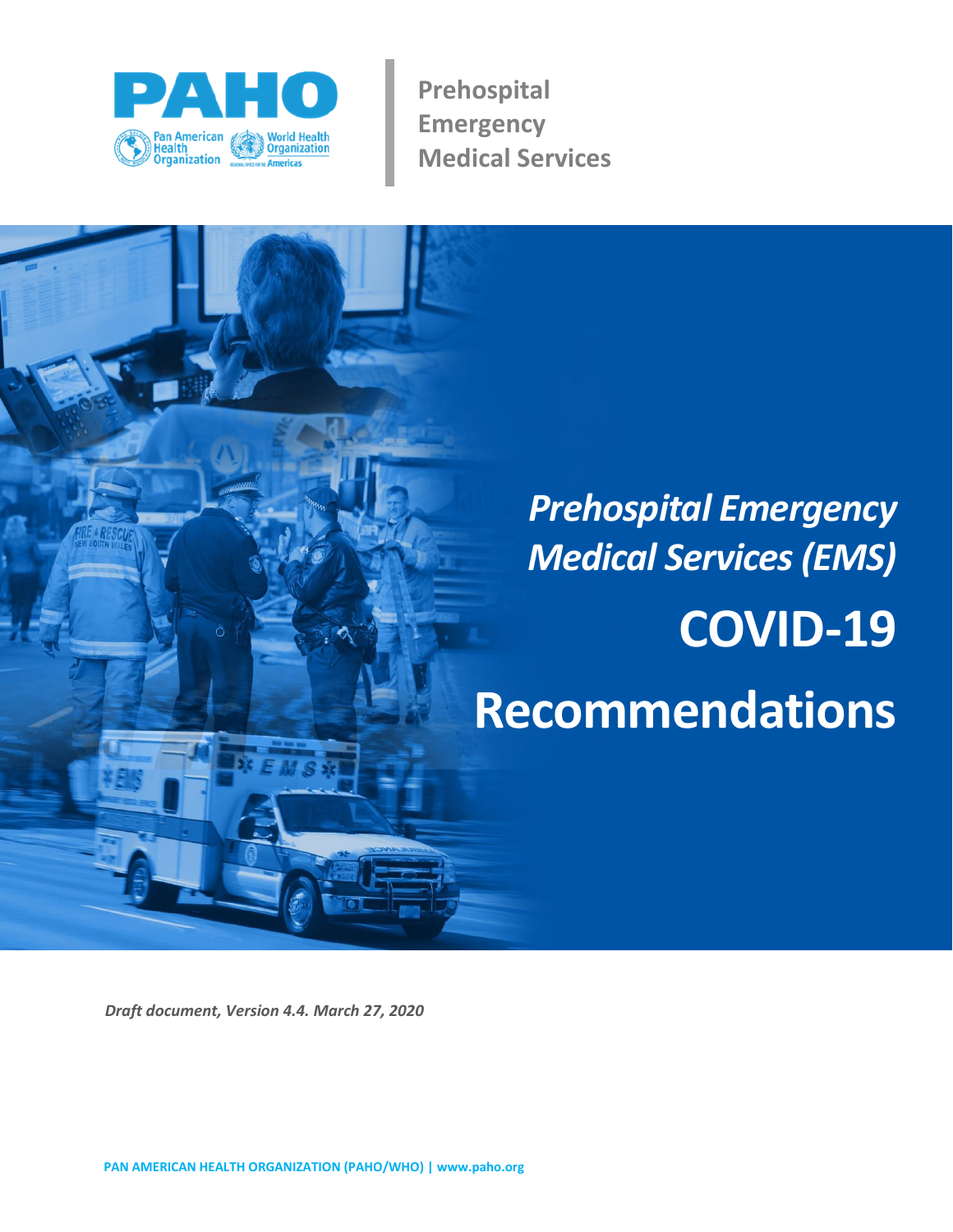

# Contents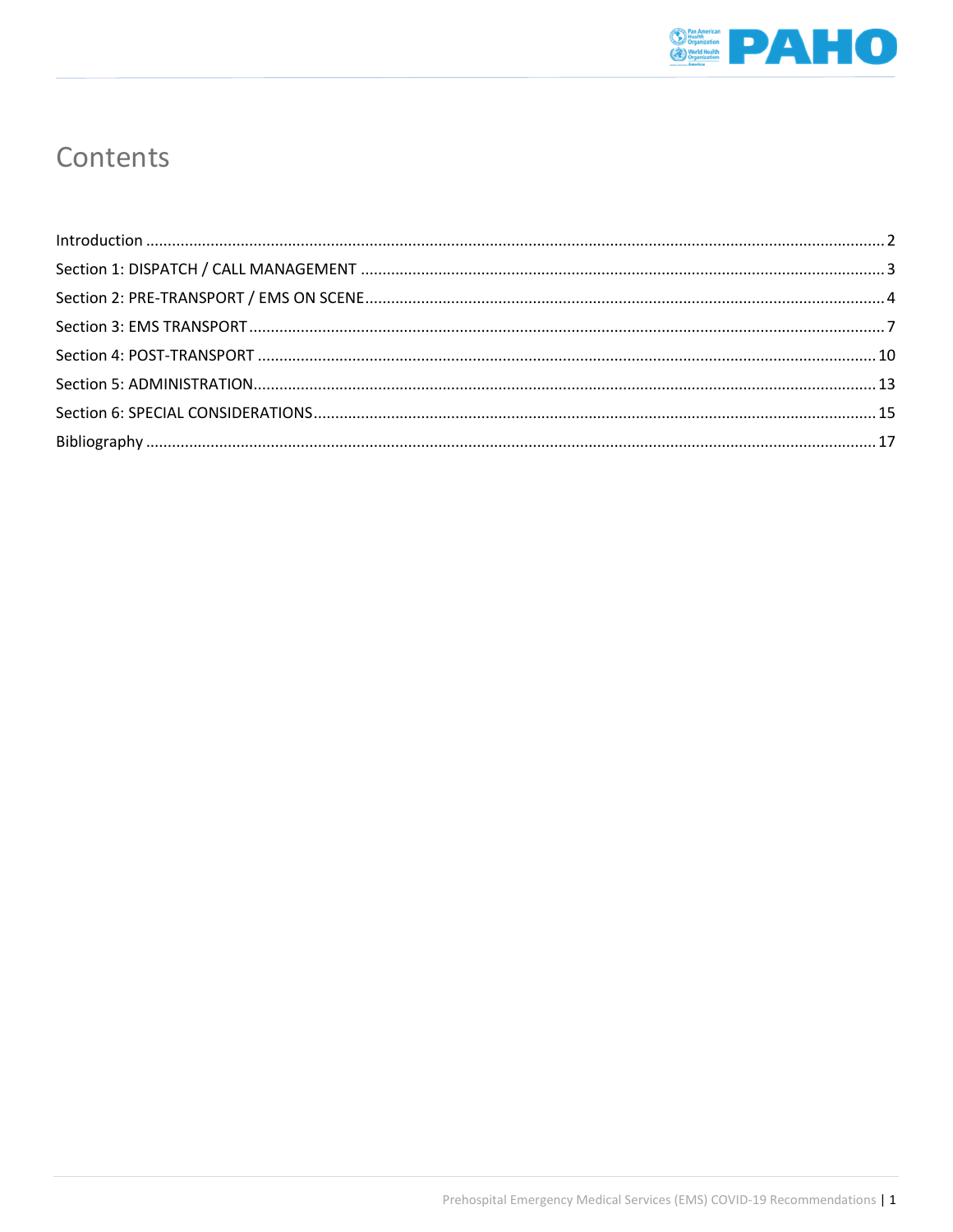

# <span id="page-2-0"></span>Introduction

This document provides general guidance for Emergency Medical Service (EMS) preparedness and response to COVID-19. At a local and state level, regulations and resource configurations may vary. In addition to these recommendations, EMS agencies should consult with local stakeholders.

First responders and healthcare workers involved in pre-hospital Emergency Medical Service (EMS) or inter-facility transport of patients practice in a unique setting associated with a distinct set of challenges including uncontrolled prehospital environments, transportation in an enclosed space and resource variability.

Given the spread of the virus to date, it is anticipated that COVID-19 will affect a large portion of the world population. As outbreaks of COVID-19 develop, prehospital workers, including EMS personnel and other emergency responders may potentially be exposed to the disease through patient contact or through contaminated environments. It is paramount that providers follow specific practice guidelines to mitigate the effects of an escalating pandemic.

Much of the natural history of COVID- 19, including source(s), transmissibility mechanisms, viral shedding and persistence of the virus in the environment as fomites, is certain. Although precise information regarding mode of transmission remains elusive, COVID-19 human-to-human transmission is well established and aerosol-generating procedures (AGP) may have a role in the spread of the disease.

It is important to note, however, that COVID-19 differs in many ways from Ebola virus disease (EVD) and, therefore, requires different types of precautions. Excessive use of protective equipment designed for EVD is unnecessary and may waste valuable resources. It is important to adhere to recommendations specific for COVID-19.

At all times, prehospital EMS personnel must strictly adhere to applicable standard precautions and agency protocol. In addition, special precautions are recommended for all EMS personnel when providing care for a known or suspected case of COVID-19.

The following precautions are recommended for:

- Suspected COVID-19 patient: **standard + contact + droplet precautions**
- Suspected COVID-19 patient and aerosol-generating procedures: **standard + contact + airborne precautions**

PPE guidance for COVID-19 may change rapidly. EMS agencies should monitor information from PAHO/WHO and regulatory organizations at the local/state and national level and have established contacts with infection prevention and control professionals. Responding personnel should have a low threshold to mask the patient and wear appropriate PPE as COVID-19 is transmissible prior to the onset of significant symptoms.

This document is designed to be a resource of recommendations to EMS providers regarding the COVID-19 Outbreak. It is divided into six sections, representing the functions of pre-hospital EMS and includes:

- 1. Dispatch/Call Management
- 2. Pre-Transport/EMS on Scene
- 3. Transport
- 4. Post-Transport
- 5. Administration (911/EMS)
- 6. Special Considerations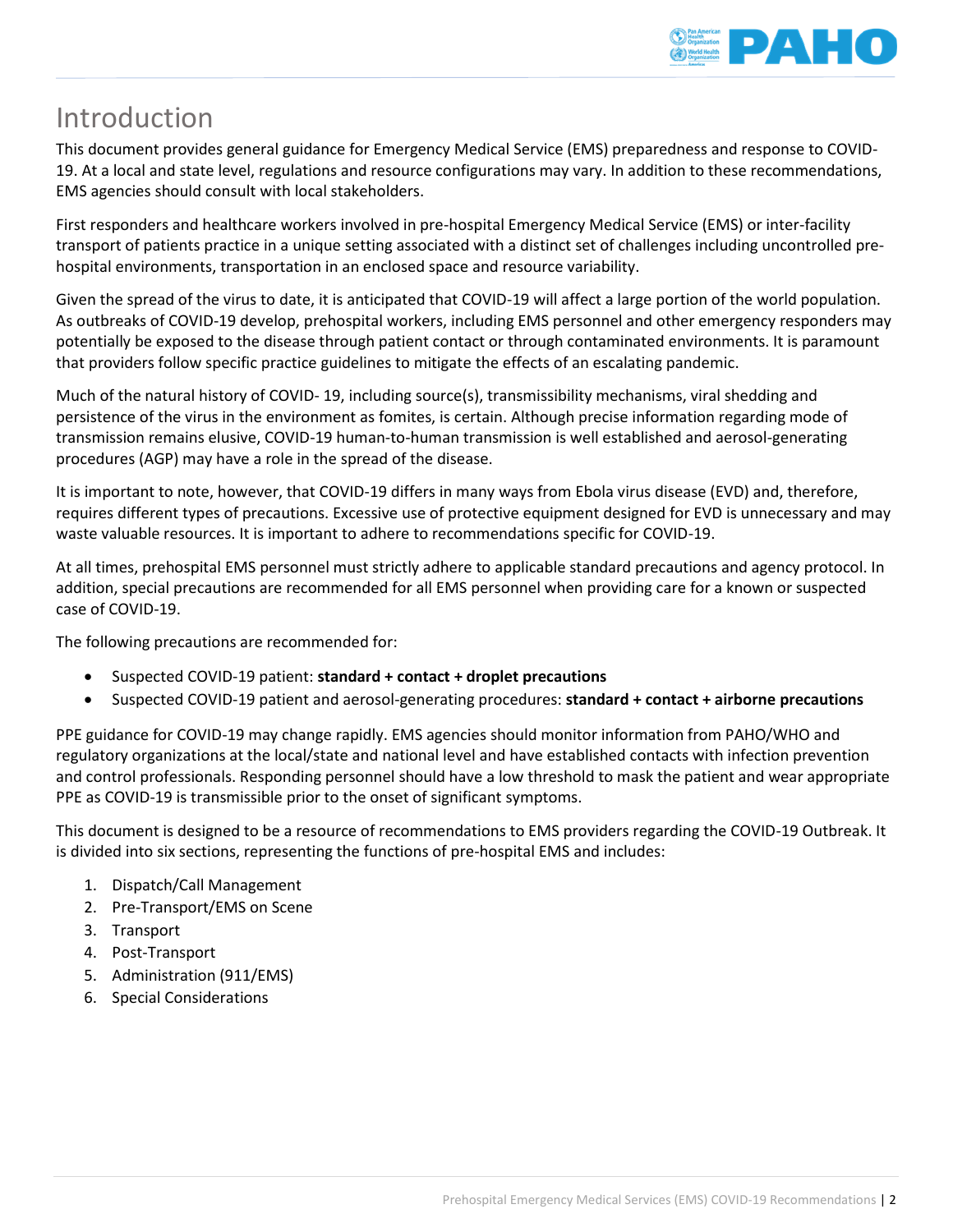

# <span id="page-3-0"></span>Section 1: DISPATCH / CALL MANAGEMENT

Dispatch screening is designed to preliminarily identify COVID-19 Patients Under Investigation (PUI) based on the latest guidelines, assess illness severity and recommend the highest potential level of precautions that may be required. This promotes a safe environment for prehospital providers and allows for resource allocation according to risk assessment. On-scene evaluation will later confirm risk and allow for de-escalation of precautions/assets if appropriate.

# **1.1 Identification of PUI**

Every caller reporting a patient with fever and/or signs/symptoms of lower respiratory illness (cough, shortness of breath) must be screened further.

Travel and contact history are key components of the COVID-19 screening process. Given the rapid spread of disease, the affected country list will change frequently. Likewise, the definition of high-risk contact will continue to evolve.

Dispatch center managers should keep screening algorithms up to date according to the latest definition of PUI available at [https://www.who.int/publications-detail/global-surveillance-for-human-infection-with-novel](https://www.who.int/publications-detail/global-surveillance-for-human-infection-with-novel-coronavirus-(2019-ncov))[coronavirus-\(2019-ncov\).](https://www.who.int/publications-detail/global-surveillance-for-human-infection-with-novel-coronavirus-(2019-ncov)) Dispatchers should be aware of any changes to the algorithm or screening protocol.

# **1.2 Resource allocation by disease severity**

Following identification of a PUI, assessment of illness severity should determine resource activation.

Life-threatening symptoms include chest pain, difficulty breathing or altered mental status.

Dispatchers should reserve ALS ambulance activation for cases of severe disease. Stable patients may be transported by BLS providers or an alternative means of transport. If the resources are available and the regional EMS system is amenable, a dedicated infectious disease medical transport may be considered.

# **1.3 Communication and coordination with Integrated health services network (IHSN)**

Communication and coordination between dispatch center, prehospital EMS providers, local public health officials and regional hospital systems will allow the receiving facility time to prepare for PUIs and transition to an appropriate level of care. This should include a system for inter-hospital transfers. Depending on resource availability, dispatch centers may coordinate the transport of unstable patients directly to an intensive care unit. Likewise, it is possible that in a well-coordinated IHSN, stable patients may be transitioned to primary care rather than an inpatient setting. An integrated health services network that incorporates EMS and dispatch notifications will allow for the optimization of available resources and transfer of patients to the appropriate level of care.

# **1.4 Activation and pre-notification of responding crew**

At the time of activation, dispatchers should inform the responding EMS crew of the patient's illness/symptoms and concern for COVID-19 (Post-dispatch Information Protocol). Once notified, responding EMS will take appropriate precautions and prepare for the treatment and transport of a PUI.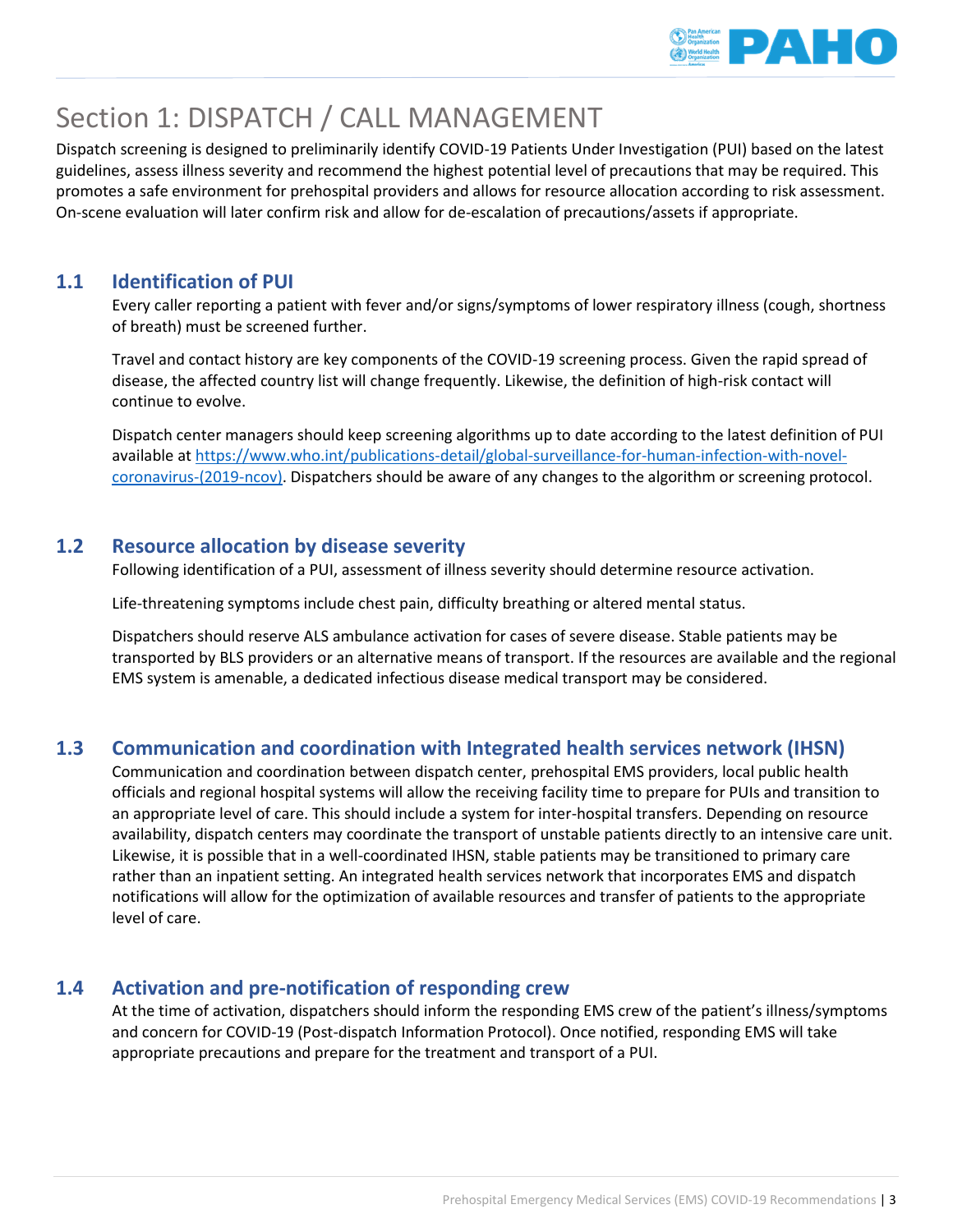

# **1.5 Pre-arrival instructions**

Family members or first responders may assist EMS by facilitating easy access to the scene and preparing the patient for transport. Dispatch center managers should prepare a protocol for pre-arrival instructions to callers that includes turning on adequate lighting, gathering patients' medications (or list of medications) and controlling domestic animals. Dispatchers may recommend that family members or caller be ready to direct EMS to the location of the patient.

# **1.6 Dispatch Environment and Equipment**

Dispatchers need to keep their workstations clean, wiping surfaces (e.g. desks and tables) and objects (e.g. telephones, keyboards) with disinfectant before and after their shift or at all staff changes for shared dispatch consoles).

If available, personnel may consider the use of a personal keyboard, mouse and headset and store them in a private and clean space.

Dispatchers should follow the hand-washing and respiratory hygiene procedures established by their agencies, avoid sharing cups, plates or other personal items in the rest areas, and clean all surfaces that are touched frequently.

Managers should ensure that personnel take respective rest periods and that they have designated spaces for food and rest.

Personnel should try to maintain correct posture and take frequent muscle stretching breaks (active pauses).

# <span id="page-4-0"></span>Section 2: PRE-TRANSPORT / EMS ON SCENE

# **2.1 Detect, Isolate and Report (DIR)**

Non-EMS responders who may be first on scene (e.g. police, fire fighters, bystanders trained in first aid) should follow the process of D.I.R. (Detect – Isolate – Report). At a distance of at least 1 meter, they should attempt to detect if the patient meets COVID-19 criteria. While maintaining a distance of 1 meter, they should isolate the patient from others until EMS arrives. They should report back to the call center and/or their agencies to report the encounter and receive further instruction.

# **2.2 PPE Preparation**

All emergency responders should be trained and educated on PPE use and patient management for COVID-19. Managers should ensure that the PPE protocol is up-to-date based on the latest PAHO/WHO recommendations. PPE should be readily available for donning at the time of arrival on scene.

Prior to response, providers should resolve all doubts they have in respect to the use of PPE and the methods for personal protection.

# **2.3 Confirmation of PUI**

Assessment of the patient should begin at a distance of at least 1 meter if possible. EMS providers should confirm the relevant travel and exposure history for COVID-19 and verify that the history is consistent with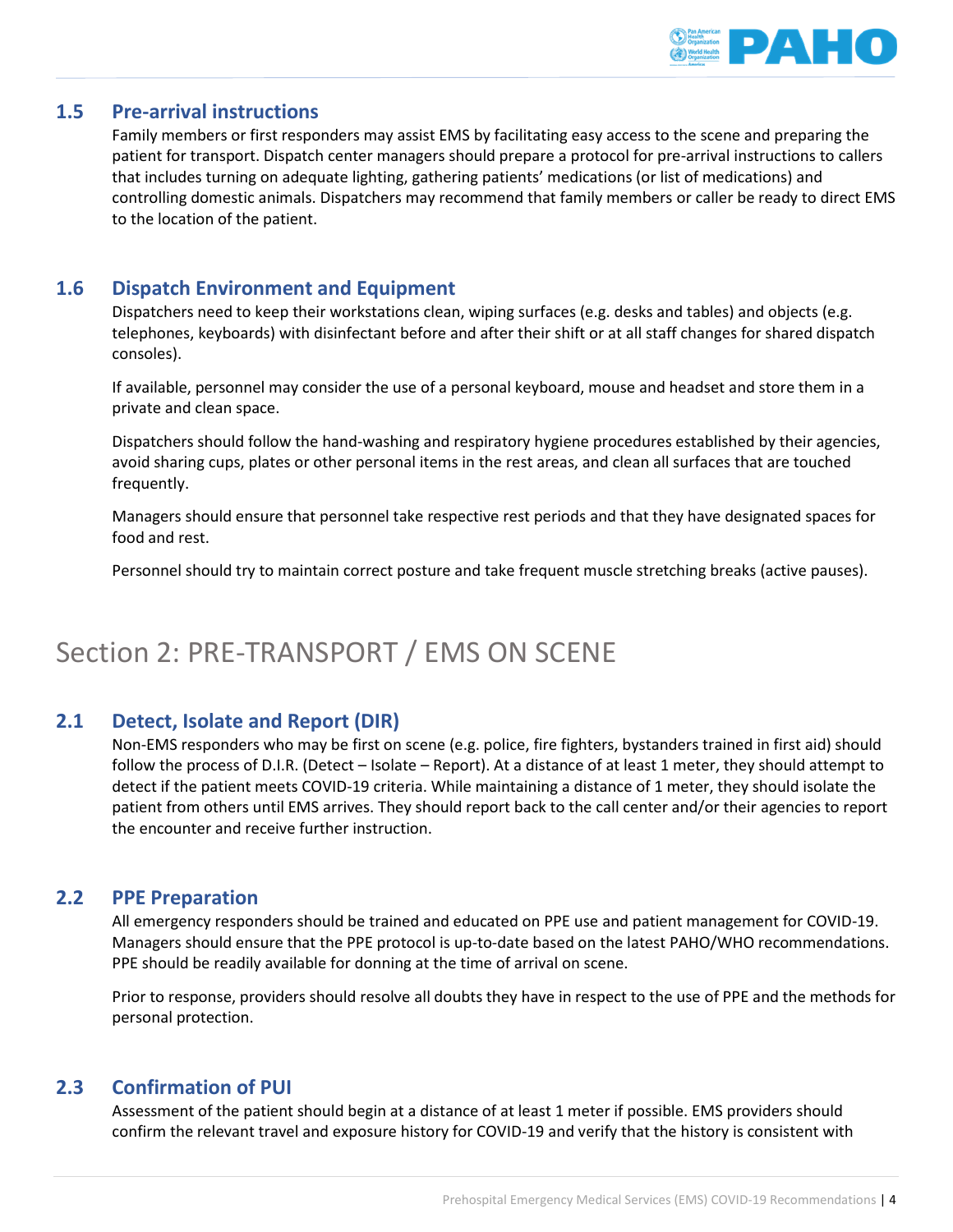

dispatch information. Providers should also be aware of any community-based outbreaks and inquire specifically about influenza or other specific exposures.

If a PUI is confirmed, appropriate PPE must be donned prior to further evaluation.

If there is no significant concern for COVID-19, precautions may be adjusted according to symptomatology.

# **2.4 Protective personal equipment PPE**

| <b>LEVEL OF CARE</b>  | <b>HAND</b><br><b>HYGIENE</b> | <b>MEDICAL</b><br><b>MASK</b> | <b>RESPIRATOR</b><br>(N95 OR FFP2) | <b>GOWN</b>               | <b>GOGGLE OR</b><br><b>FACE SHIELD</b> | <b>GLOVES</b>             |
|-----------------------|-------------------------------|-------------------------------|------------------------------------|---------------------------|----------------------------------------|---------------------------|
| Suspected case of     |                               |                               |                                    |                           |                                        |                           |
| COVID-19 1 meter      | $\boldsymbol{x}$              | $\mathsf{x}$                  |                                    |                           |                                        |                           |
| assessment            |                               |                               |                                    |                           |                                        | $\boldsymbol{x}$          |
| (ambulance crew)      |                               |                               |                                    |                           |                                        |                           |
| Driving WITH patient  | $\mathbf{x}$                  |                               |                                    |                           |                                        |                           |
| compartment isolated  |                               | $X_i$                         |                                    |                           |                                        |                           |
| Driving WITHOUT       |                               |                               |                                    |                           |                                        |                           |
| patient compartment   | $\boldsymbol{\mathsf{x}}$     | $X_i$                         |                                    |                           |                                        |                           |
| isolated              |                               |                               |                                    |                           |                                        |                           |
| Suspected or          | $\boldsymbol{x}$              | $\boldsymbol{x}$              |                                    |                           |                                        |                           |
| confirmed case of     |                               |                               |                                    |                           |                                        |                           |
| COVID-19 requiring    |                               |                               |                                    | X                         | $\boldsymbol{\mathsf{x}}$              | $\boldsymbol{x}$          |
| medical transport and |                               |                               |                                    |                           |                                        |                           |
| NO aerosol-generating |                               |                               |                                    |                           |                                        |                           |
| procedure             |                               |                               |                                    |                           |                                        |                           |
| Suspected or          | $\boldsymbol{\mathsf{X}}$     |                               |                                    |                           |                                        |                           |
| confirmed case of     |                               |                               | $\boldsymbol{\mathsf{X}}$          | $\boldsymbol{\mathsf{X}}$ | $\boldsymbol{\mathsf{X}}$              | $\boldsymbol{\mathsf{X}}$ |
| COVID-19 requiring    |                               |                               |                                    |                           |                                        |                           |
| medical transport and |                               |                               |                                    |                           |                                        |                           |
| WITH aerosol-         |                               |                               |                                    |                           |                                        |                           |
| generating procedure  |                               |                               |                                    |                           |                                        |                           |
| Cleaning the          | $\boldsymbol{\mathsf{X}}$     | $\boldsymbol{\mathsf{x}}$     |                                    | $\boldsymbol{\mathsf{x}}$ | $\boldsymbol{\mathsf{X}}$              | $\boldsymbol{\mathsf{X}}$ |
| ambulance             |                               |                               |                                    |                           |                                        |                           |

i If a driver must be involved in direct patient care, before driving they should remove the PPE but not the mask.

Providers should provide all PUIs with a surgical mask (N95 respirator not required) if they are able to tolerate it and tissues for secretion control. Patients should be encouraged to practice hand hygiene and instructed on proper cough etiquette practices.

PPE waste should be placed in a labeled, leak-proof container. (See below for further management).

## **2.5 Hand Hygiene**

As part of the standard of care, all providers must perform hand hygiene before and after all patient care activities regardless of the etiology of the patient presentation. Gloves are never a substitute for hand hygiene. All personnel should avoid touching their face while working.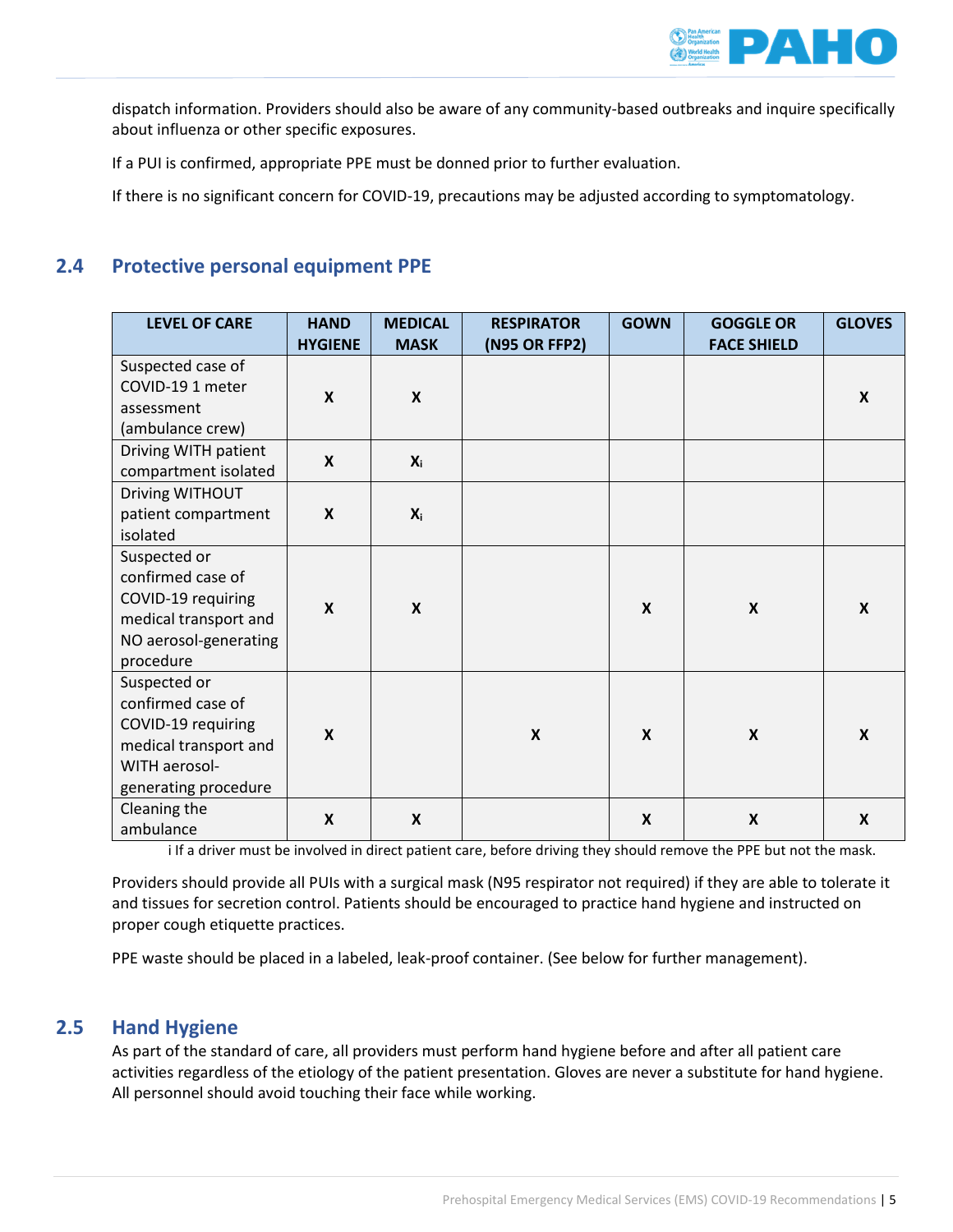

# **2.6 Restricting direct contact**

Direct contact with a PUI should be limited to the least number of personnel possible. Personnel not in appropriate PPE should maintain a distance of at least 1 meter from the patient and should wear gloves to guard against infectious agents on the surfaces of objects close to the patient.

# **2.7 Doffing**

PPE should be removed in an appropriate doffing area to prevent secondary contamination. Care should be taken to avoid self-contamination. Please refer to the PAHO/WHO guidelines for the proper sequence for donning and doffing of PPE.

If a driver must be involved in direct patient care, after completing care and prior to entering an isolated driver's compartment, they should remove eye protection, gown and gloves and perform hand hygiene. The mask should remain in place during transport.

# **2.8 Aerosol-generating procedures**

Aerosol-generating procedures in pre-hospital care include:

- Bag valve mask (BVM) ventilation
- Oropharyngeal suctioning
- Endotracheal intubation
- Nebulizer treatment
- Continuous positive airway pressure (CPAP)
- Bi-phasic positive airway pressure (biPAP)
- Resuscitation involving emergency intubation
- Cardiopulmonary resuscitation (CPR)

Providers must exercise caution when performing these procedures and perform them only if and when medically necessary. It is important to keep procedures for respiratory support up to date with current guidelines.

To decrease droplet generation, providers should consider metered dose inhalers instead of nebulizers and use a BVM or ventilator with a HEPA filter on the exhalation port.

If performing aerosol generating procedures, providers should consider having the patient compartment exhaust vent on high.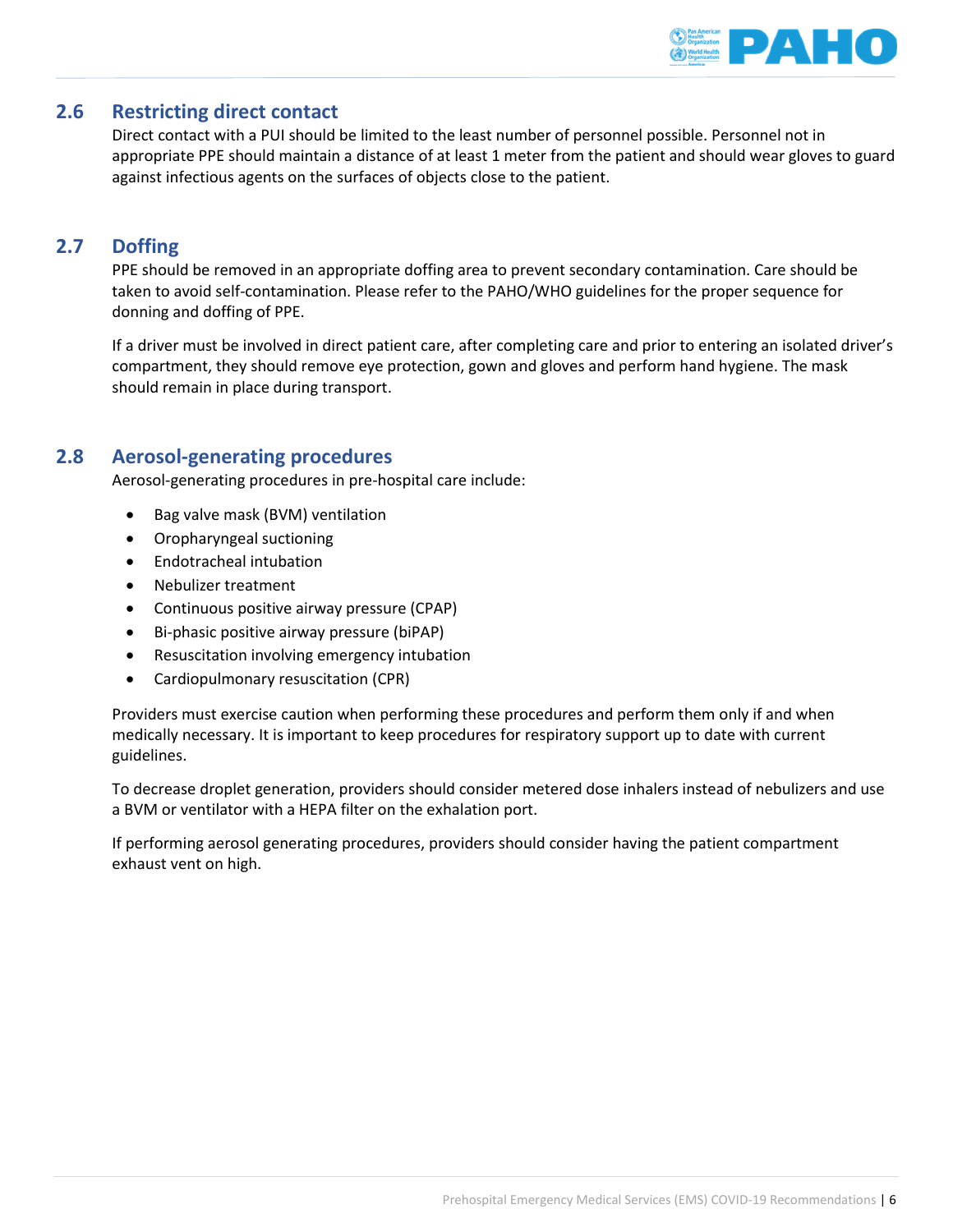

# <span id="page-7-0"></span>Section 3: EMS TRANSPORT

# **3.1 Preparation of personnel**

All staff (pre-hospital and hospital) must be trained, educated and demonstrate competencies for COVID-19 patient management. In the case of doubts regarding appropriate action, providers should immediately consult with their supervisor.

At the beginning of the shift, the ambulance crew needs to check that there is an adequate inventory of supplies and appropriately sized PPE to provide a safe medical transport.

The supervisor on duty and/or the person providing medical oversight must be available for consultation and/or operational support throughout the transport.

# **3.2 Communication with integrated health service network**

Points of contact and means of communication must be ensured with the sending facility, the receiving facility, the public health authority, emergency management, law enforcement (or agency providing security for the transport), aviation management (if applicable), hazardous materials management and disposal, and the EMS agency's public affairs official.

Methods of communication should include a safe channel to share sensitive information.

### **3.3 Secure route**

Agencies may coordinate with local authorities to develop procedures to facilitate a timely and safe transport (e.g. they may establish predetermined routes).

At the receiving facility, the patient should be moved to a designated location via the most direct route possible. This may be by ambulance or stretcher. If there is any concern for EMS stretcher contamination, the patient may be transferred to a hospital stretcher upon exit from the ambulance.

# **3.4 Ambulance ventilation**

Transport vehicles should optimize ventilation strategies to reduce the risk of exposure. This includes maximizing a high volume of air exchange (e.g. by opening the windows and vents) and setting all climate controls to fresh (not recirculating) air. If separate, this applies to both the driver and patient compartments.

Separate driver and patient compartments are preferred whenever possible.

Ambulances without separate compartments may create a negative pressure gradient in the patient area by opening the outside air vents and turning on the rear exhaust ventilation fans to the highest setting.

If driver and patient compartments cannot be isolated, the vehicle operator should wear a surgical mask.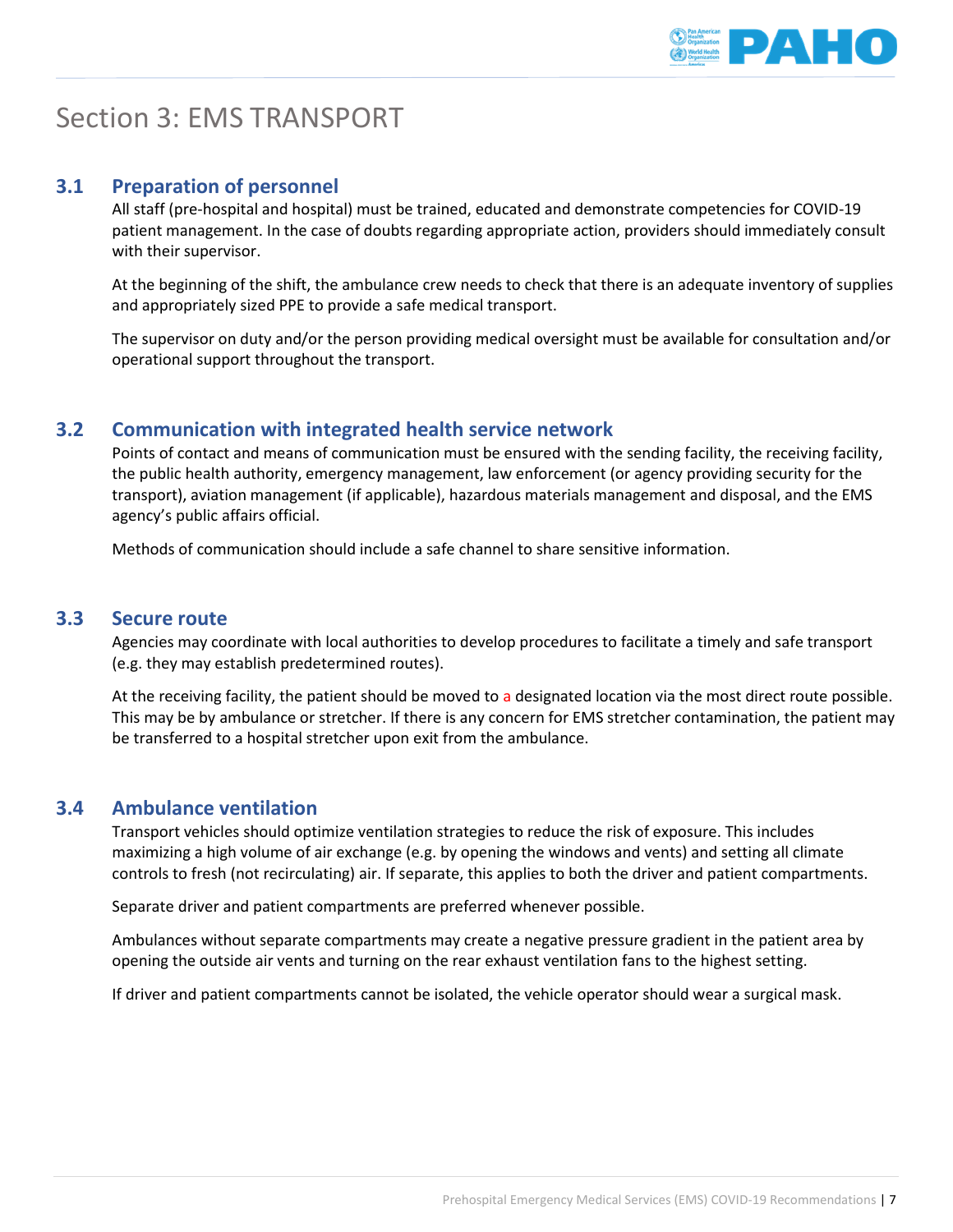

# **3.5 Pre-arrival hospital notification**

Communication with the receiving facility is essential. The receiving facility should be notified as soon as possible of the arrival of a suspected COVID-19 patient. This pre-arrival notification should indicate that additional precautions are required. It should also confirm the patient's clinical condition and physical condition.

Specific locations should be confirmed with the receiving facility including the location for patient transfer and if there will be a location available for ambulance decontamination/disinfection and the donning and doffing of PPE.

# **3.6 Interfacility transfers**

In the case of an interfacility transfer, both origin and destination facilities should confirm the location for patient transfer and hand-off to facilitate event-free transport, minimize environmental exposure at the facility and prevent exposure of unprotected staff, patients, and visitors. The location for donning and doffing of PPE for both origin and destination facilities should also be specified.

Documents from the sending facility should be free of contamination. When in doubt, consider them contaminated and package as appropriate for transport by ambulance personnel.

## **3.7 Passenger transport**

Additional passengers (family, etc.) should not be transported. Many hospitals will not permit visitors for COVID-19 PUI. Contacts of PUI are high risk for infection and transport increases the risk of healthcare worker exposure.

If, for some reason, family or support persons are permitted to accompany the patient (e.g. pediatric patients), the receiving facility should be notified as those riding along will need to be isolated as well.

When possible, the information for the receiving hospital should be left with family members so that they may call for an update later.

EMS agencies should have a plan in place for necessary family member transportation (such as a parent accompanying a minor) that prevents crew exposures.

# **3.8 Patient care during transport**

Providers should attempt to minimize patient contact during assessment. It may be permissible, for example, to defer obtaining vital signs if patient appears stable, has no visual evidence of distress or shock, and transport time is not prolonged.

Individual isolation capsules are not needed to transport COVID-19 PUI. Keeping a mask on the patient is enough for transport.

After conducting an initial assessment focused on patient's stability (respiratory distress, altered mental status, etc.), providers should define appropriate interventions for patient deterioration before and/or during patient transport.

Any patient belongings should be considered contaminated, placed in a biohazard bag, sealed, labelled and transported with the patient in the patient compartment.

Providers should avoid opening compartments and cabinets unless essential to patient care. Equipment needs should be anticipated and the appropriate tools removed from cabinets prior to placing the patient in the vehicle.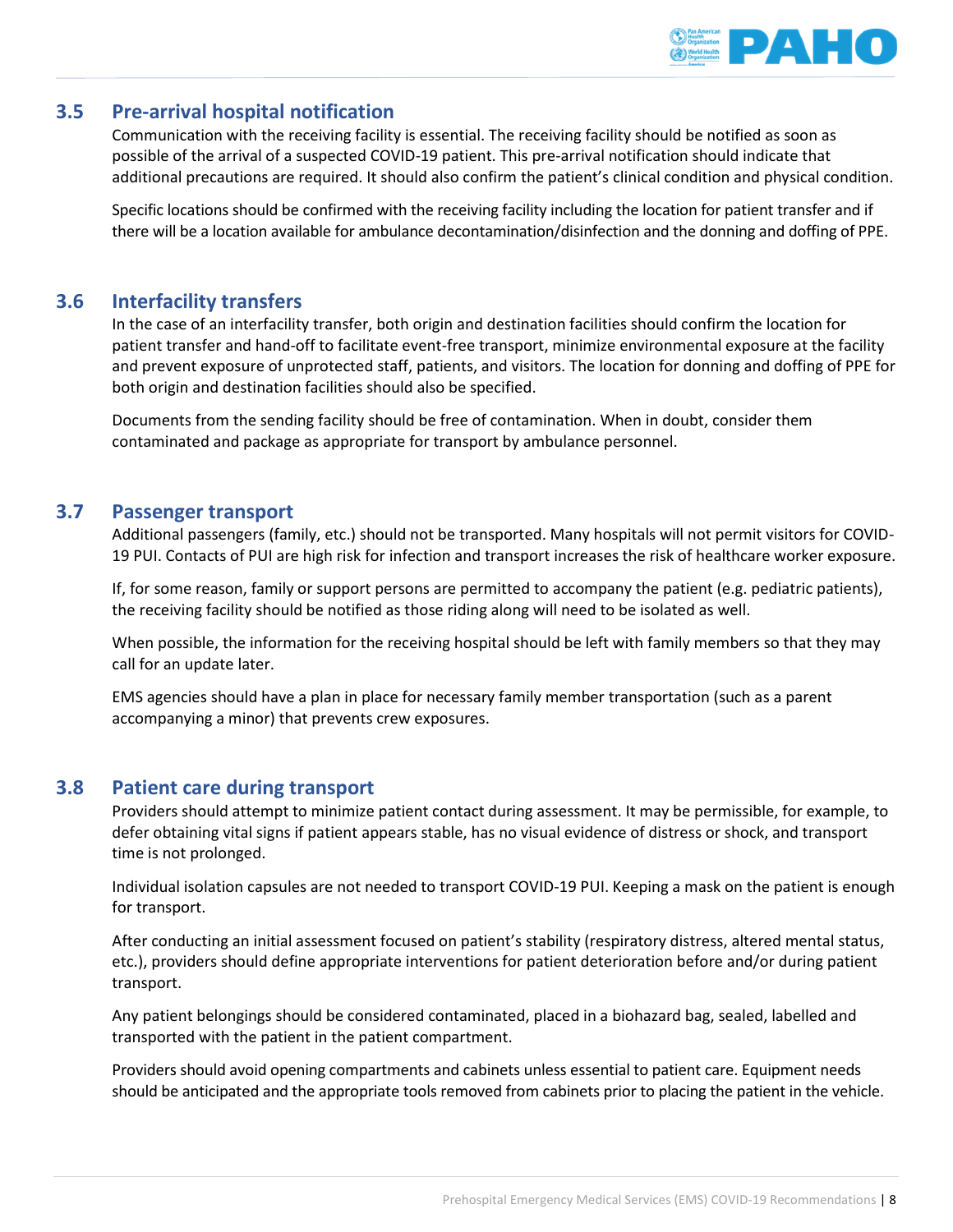

After pre-arrival notification, EMS providers should continue to communicate with the designated point of contact at the receiving facility with updates on the patient's condition and ETA to facilitate reception of the patient immediately upon arrival.

# **3.9 Air Medical Transport Considerations**

Ground transport should be prioritized for stable PUIs even with extended transport distance as most medical transport aircrafts do not have a physical separation between the cockpit and the patient cabin.

#### *Flight Crew Precautions and PPE*

Pilots should wear properly fitted N95 masks on any call with a PUI.

Diligent hand hygiene should be practiced, and eye protection should be worn by aircraft personnel regardless of patient contact status. If soap and water are not available, you may use alcohol-based hand rub (containing at least 60% alcohol).

Designation of an "isolation area" is highly recommended where possible, with the perimeter establishing "clean" and "dirty" areas when donning and doffing of PPE should occur. Personnel within the equipment should be wearing appropriate PPE. Patient care equipment should be organized outside of the isolation area, while waste and reusable equipment should be inside of the isolation area.

If possible, providers should refrain from involvement in the aircraft loading and unloading of PUIs and should avoid entering health care facilities.

Any medically necessary AGP on a COVID-19 suspected or confirmed patient should be conducted prior to loading and taking flight to reduce risk of exposure to EMS providers.

In case respiratory support could be needed during flight:

- Use simple and non-rebreather face mask to deliver oxygen
- Manual ventilation devices should be equipped with HEPA filters in vents.
- Mechanical ventilators should provide HEPA filtration capacity or equivalent of airflow exhaust
- Portable suction devices should be equipped with HEPA or equivalent filter kit

#### *Ventilation for Fixed-Wing Pressurized Aircraft*

In most aircrafts, cabin air is sterilized during pressurization. Ideally, medical aircraft are outfitted with HEPA filters, if unavailable, it is recommended that recirculated air be minimized as much as possible. While taxing for take-off, the starboard engines should be operated with the forward outflow valve closed to ensure rapid air exchange.

Forward-to-aft flow and separate cockpit and cabin are preferred to reduce risk of exposure to personnel.

Ventilation of the aircraft should remain ON at all times during patient transport, including during ground delays. Aircraft that re-circulate cabin and flight-deck air without HEPA filtration should not be used.

#### *Ventilation for Rotor-Wing and Non-Pressurized Aircraft*

When there is uncontrolled interior air flow, all personnel should wear disposable N-95 masks. For cockpit crew members, aircraft aviator tight fitting face pieces that deliver oxygen that has not been mixed with cabin air can be used in lieu of N-95 masks.

The patient should be positioned as downwind from the cabin and as close to the aircraft exhaust vent as possible.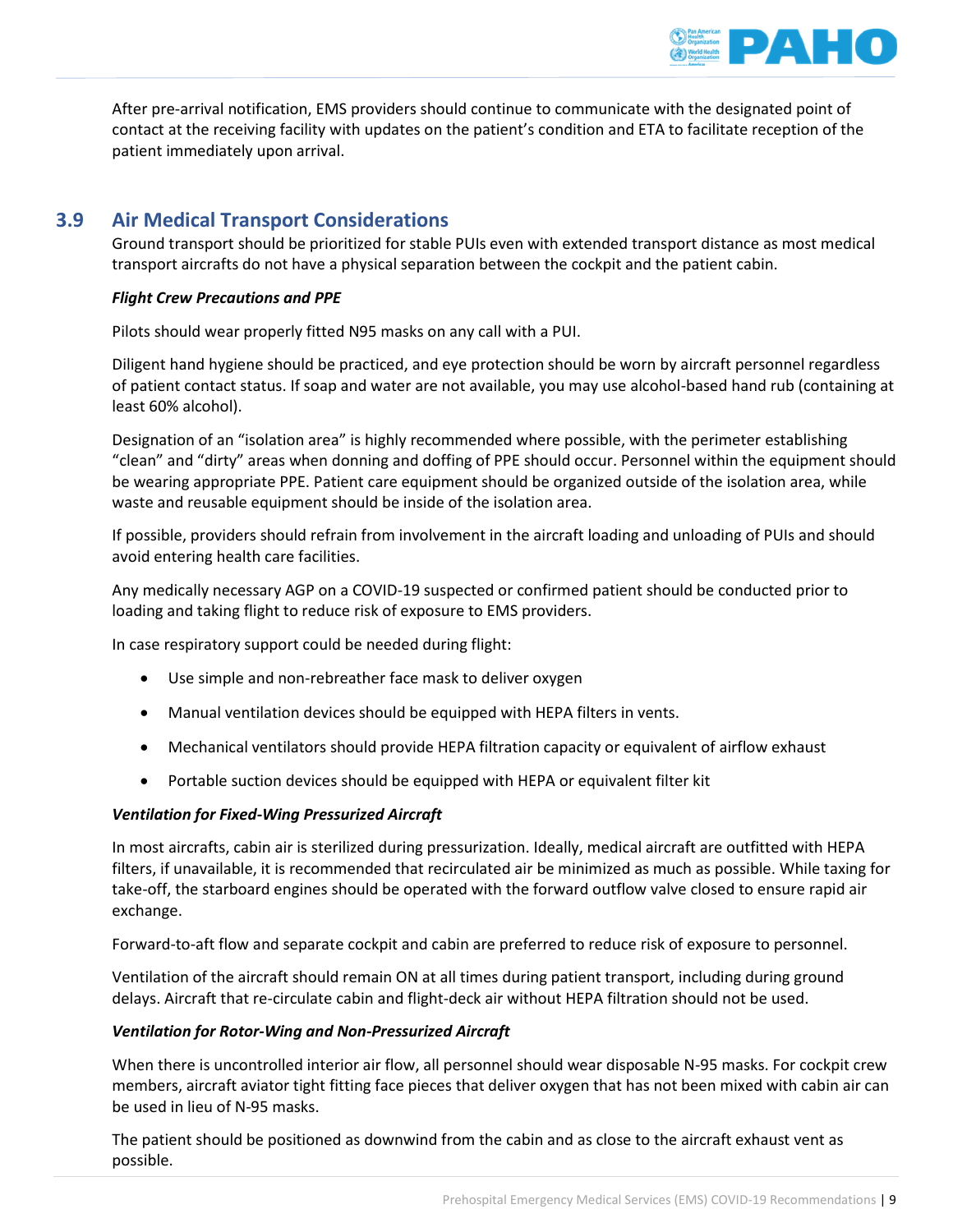

Maintenance should be conducted often as malfunctioning ventilation systems increase risk of COVID-19 transmission.

#### *Decontamination*

It is recommended that pilots undertake cockpit decontamination and that cabin personnel undertake cabin decontamination.

Dry, solid waste (e.g. gloves, bandages) should be collected in biohazard bags and disposed at the receiving facility per local requirements. Waste contaminated with bodily fluids should be discarded into a leak-proof biohazard bag. Sharps (e.g. needles, scalpels) should be collected in a sharps container and discarded similarly.

Prior to disinfection and decontamination, the doors of the aircraft should be closed and air conditioning turned on at max power for the time specified by aircraft manufacturer. Non-pressurized aircraft should air out the aircraft, leaving doors and exits opening to maximize fresh air flow. Fans and blowers should be avoided as they can re-aerosolize infectious materials.

Flight crews should disinfect surfaces such as door handles, stretchers, seat belt buckles, flight controls, and absorbent fabrics along with headsets, helmets, mic booms, and mic muffs. It is recommended that contaminated reusable equipment should be placed in biohazard bags marked for disinfection using manufacturer's instructions.

# <span id="page-10-0"></span>Section 4: POST-TRANSPORT

## **4.1 Waste**

Before doffing PPE, EMS providers should transfer waste from the vehicle to the hospital, to their ambulance headquarters, or to an appropriate agency as previously arranged in accordance with applicable regulations.

## **4.2 Restricting direct contact**

Direct contact with a PUI should be limited to the least number of personnel possible. Personnel not in appropriate PPE should maintain a distance of at least 1 meter from the patient and should wear gloves to guard against infectious agents on the surfaces of objects close to the patient.

# **4.3 Doffing**

EMS team should not leave the designated "hot zone" until PPE is doffed per protocol in the designated doffing area. If ambulance personnel are performing ambulance disinfection, they may proceed with disinfection prior to doffing.

The driver should return to the ambulance driver's compartment and proceed to the designated decontamination/disinfection station for the ambulance to be disinfected per protocol.

Doffing of PPE can occur into a final biohazard bag, which is then closed and disposed of properly.

## **4.4 Documentation and Debriefing**

All documentation should be performed after the transport is complete as to avoid contamination of equipment and materials.

At the conclusion of the mission, providers should debrief, and surveillance should be initiated as appropriate.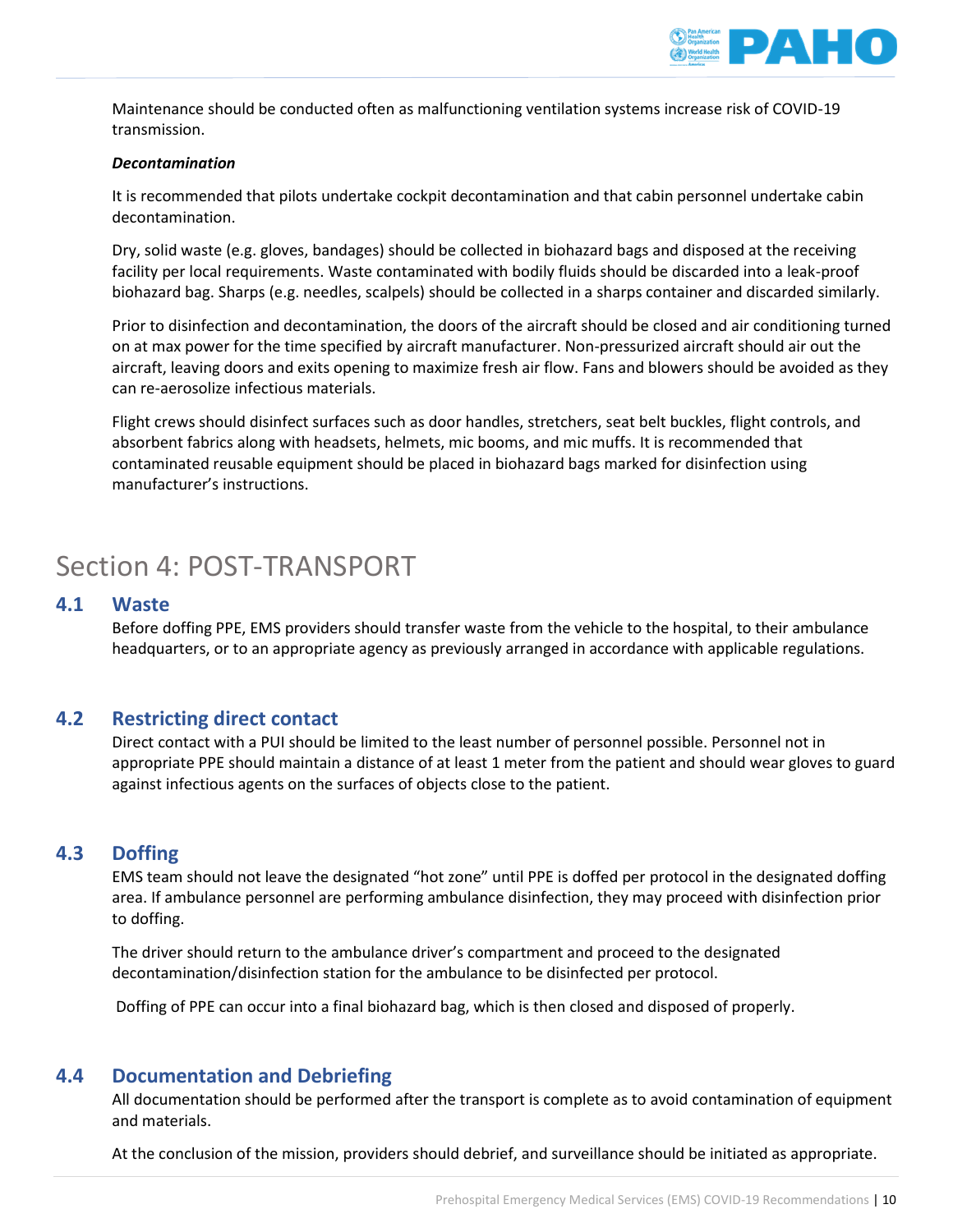

# **4.5 Identify decontamination area:**

No vehicles or equipment shall be placed back into general service prior to completion of the vehicle disinfection and decontamination.

A designated decontamination site must be established with a secure perimeter. If providers are unable to remain with the vehicle, a security plan must be in place.

Managers should consider waste management, public perception, and media visibility when selecting the decontamination site.

Managers should define a clear boundary designating clean and dirty areas that is marked around the ambulance and requires PPE to cross.

#### **Ambulance decontamination must be performed per protocol**

#### **Before Decontamination and Disinfection:**

Following patient transfer, the back doors of the ambulance should be left open so that sufficient air exchange may occur.

Appropriate supplies must be available.

- 1. Yellow caution tape or alternative system for marking off the decontamination area
- 2. PPE for personnel performing decontamination
- 3. Leak proof biohazard bags
- 4. Garbage bags
- 5. Spray bottles
- 6. Disposable rags
- 7. Alcohol based hand sanitizer
- 8. Absorbent towels
- 9. Bleach or alcohol-based cleaning solution or disinfectant wipes

Decontamination team - The vehicle operator and patient care provider or a separate team may be used. Both approaches have advantages.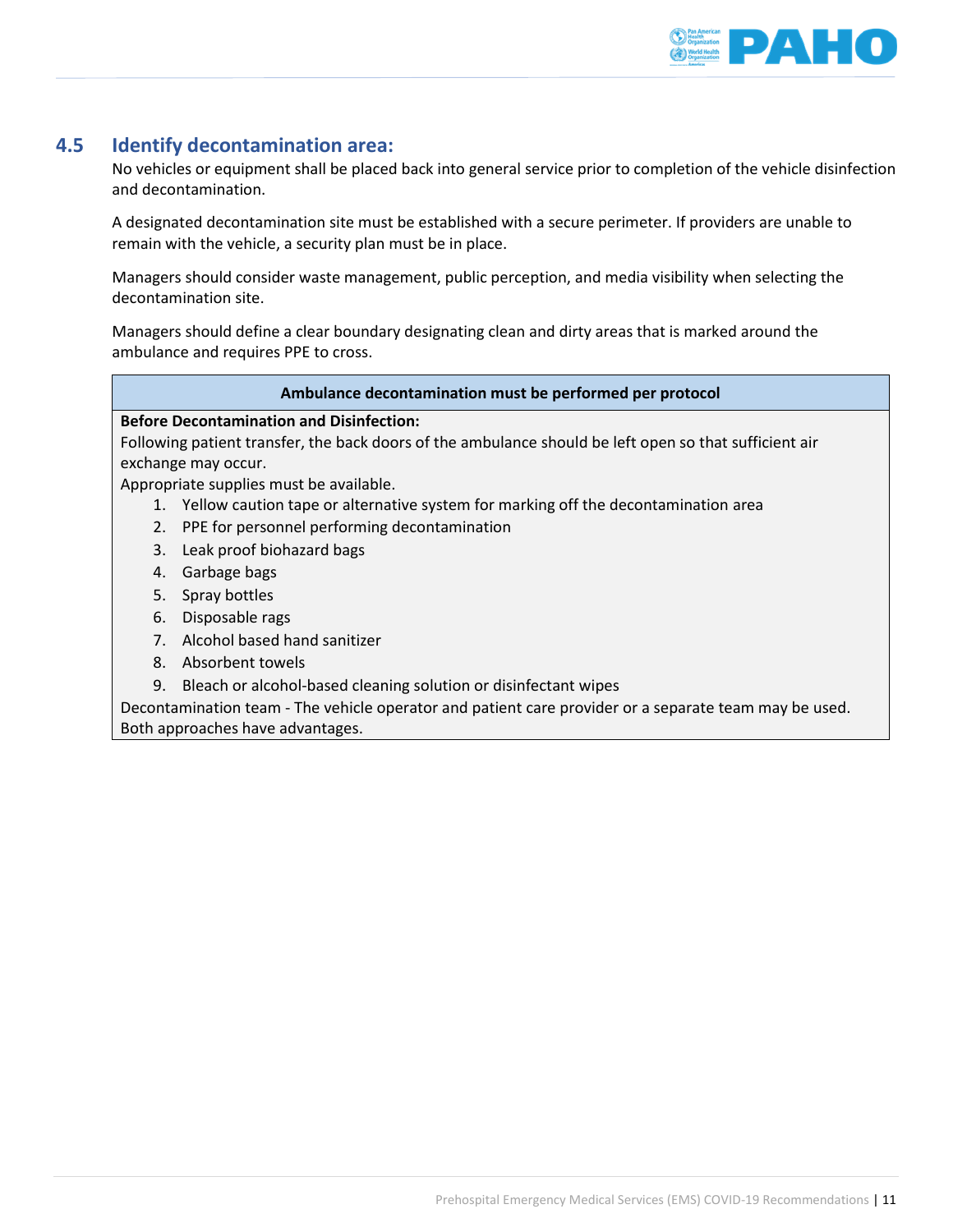

#### **Ambulance decontamination must be performed per protocol**

#### **During disinfection / decontamination**

All visibly soiled surfaces should be cleaned and then decontaminated starting from the ceiling of the vehicle and working down to the floor in a systematic process.

All surfaces that may have had contact with the patient or materials that were contaminated during patient care (eg. Control panels, floors, walls, work surfaces, stretcher, rails, etc) must be thoroughly cleaned including the underneath and base of the stretcher.

To conduct cleaning, providers should follow routine cleaning and disinfection procedures for pre-cleaning. This can be done with water and soap. This pre-cleaning must be followed by the application of a high-grade disinfectant to any potentially contaminated surfaces or objects.

Coronaviruses have a lipid envelope which makes a wide range of disinfectants effective. Disinfectant solution options include:

- An EPA-registered disinfected that is labeled for emerging viral pathogens. These may have descriptions such as "[product name] has demonstrated effectiveness against viruses similar to COVID-19 on hard, non-porous surfaces. Therefore, this product can be used against COVID-19 when used in accordance with the directions for use against [name of supporting virus] on hard, non-porous surfaces."
- Chlorine-based compounds (bleach, calcium hypochlorite, NADCC tablets) must be at least 0.1% (1000ppm) for 10 minutes on a clean surface.
- Alcohol-based compounds (isopropyl alcohol, ethyl alcohol) must be at least 60-70% alcohol by weight or by volume.
- Regular household disinfectant containing 0.5% sodium hypochlorite (that is, equivalent to 5000 ppm or 1 part bleach to 9 parts water).

Ensure adequate ventilation especially when using chemicals. Doors should remain open while cleaning the vehicle.

Follow contact times on labels of the products used.

If patient care equipment is reusable, it must be cleaned and disinfected according to the manufacturer's instructions.

#### **Decontamination of spills and disinfection:**

Disinfect the outside of any bags containing unused medical equipment as well as the stretcher. Supervised doffing of PPE can occur into a final biohazard bag, which is closed and disinfected.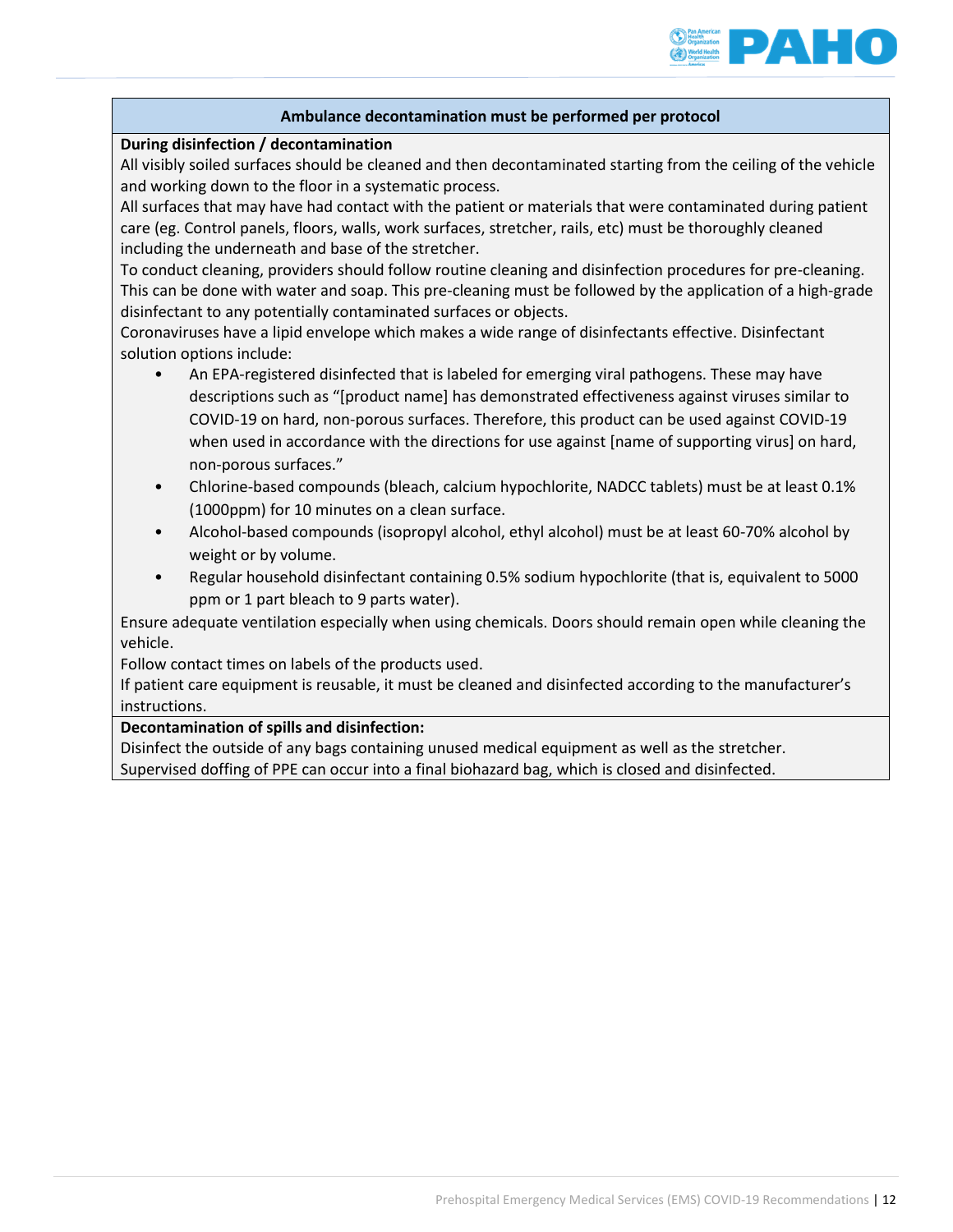

|           | Ambulance decontamination must be performed per protocol                                                                                                                                                                                                                                                                                                                                                                                                                   |
|-----------|----------------------------------------------------------------------------------------------------------------------------------------------------------------------------------------------------------------------------------------------------------------------------------------------------------------------------------------------------------------------------------------------------------------------------------------------------------------------------|
|           | After disinfection/decontamination:                                                                                                                                                                                                                                                                                                                                                                                                                                        |
|           | All waste, including PPE and wipes, should be considered Category A infectious substances, and<br>should be packaged appropriately for disposal.                                                                                                                                                                                                                                                                                                                           |
| $\bullet$ | Linen should not be shaken. It should be contained and laundered according to standard operating<br>procedures.                                                                                                                                                                                                                                                                                                                                                            |
| $\bullet$ | Wash and disinfect linen: washing by machine with warm water (60-90°C) and laundry detergent is<br>recommended for cleaning and disinfection of linens. If machine washing is not possible, linen can<br>be soaked in hot water and soap in a large drum, using a stick to stir, avoiding splashing. If hot<br>water not available, soak linen in 0.05% chlorine for approximately 30 minutes. Finally, rinse with<br>clean water and let linen dry fully in the sunlight. |
| Waste:    |                                                                                                                                                                                                                                                                                                                                                                                                                                                                            |
| $\bullet$ | All waste must be disposed of according to organization protocols as well as local and nationals<br>regulations for Category A infectious substances. (Best practice may be to transfer waste to the<br>hospital for disposition).                                                                                                                                                                                                                                         |
| $\bullet$ | Additional cleaning methods may also be used, though are not required (e.g. Ultraviolet germicidal<br>irradiation, chlorine dioxide gas, or hydrogen peroxide vapor). However, these should not replace<br>the manual disinfection.                                                                                                                                                                                                                                        |
| $\bullet$ | Ambulance can then be returned to service.                                                                                                                                                                                                                                                                                                                                                                                                                                 |

# <span id="page-13-0"></span>Section 5: ADMINISTRATION

# **5.1 Call-dispatch center and ambulance base environment**

Surfaces (e.g. desks and tables) and objects (e.g. telephones and keyboards) must be wiped with disinfectant regularly.

Sanitizing hand rub dispensers should be stocked, refilled regularly, and featured in prominent places around the workplace.

Posters promoting hand-washing and respiratory hygiene should be on display. Managers also may combine this with other communication measures such as information on the intranet and/or briefings at shift change.

Face masks (surgical rather than N95) and/or paper tissues should be available for those who may develop a runny nose or cough at work, along with closed waste baskets.

Managers should communicate and promote the message that staff needs to stay home even if they have mild symptoms of COVID-19.

A response plan must be developed and implemented in case someone during the shift becomes ill with symptoms of COVID-19. The plan needs to include a room or area where the worker(s) could be safely isolated and a procedure to transfer them safely to their home or a health facility.

# **5.2 Protocols and training**

All pre-hospital EMS providers should receive education and training and demonstrate competencies for COVID-19 PPE and patient management.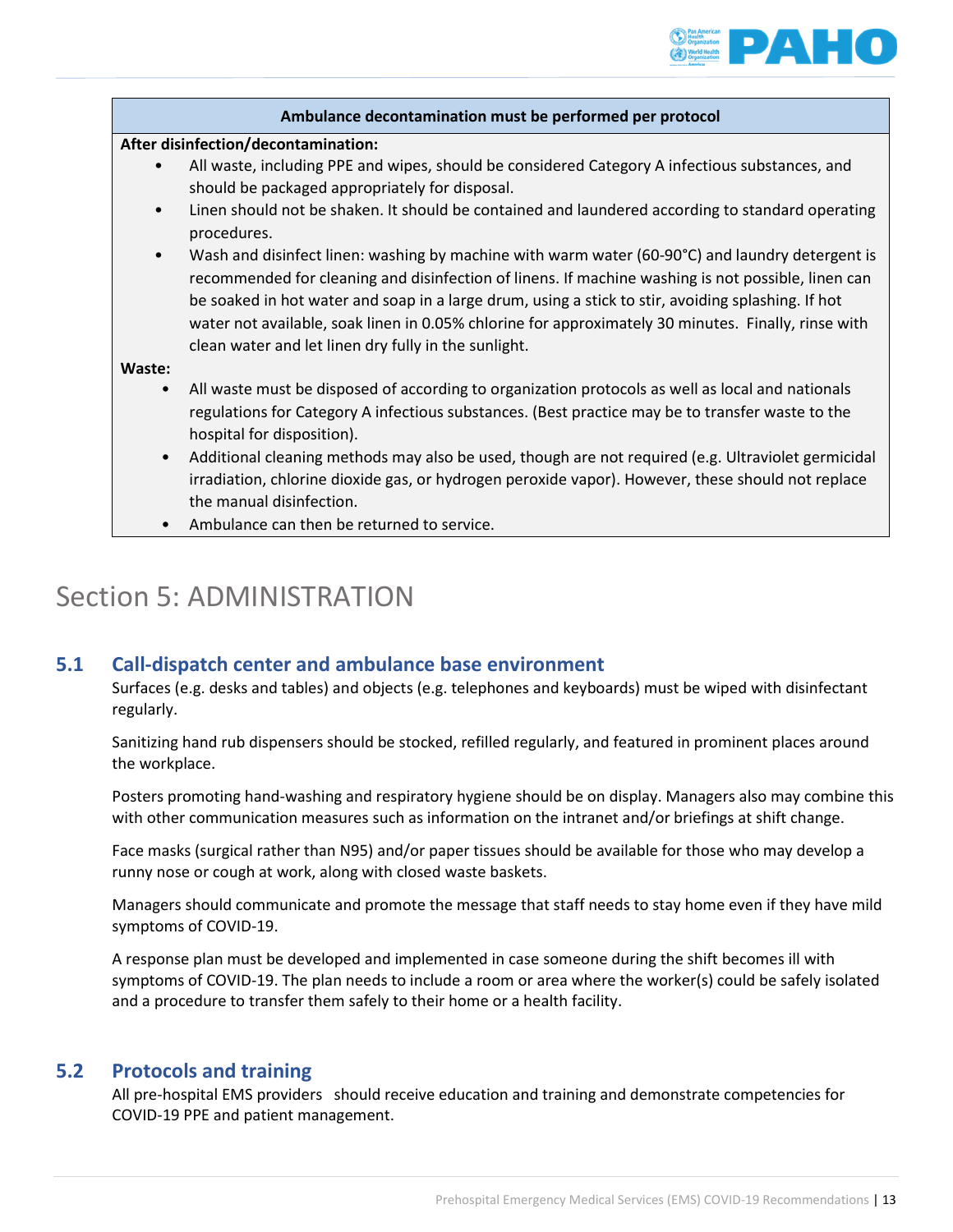

Transporting ambulance agencies should have protocols for the management of patients and exposures. It is recommended that EMS managers communicate with receiving facilities to consider designated ambulance decontamination location(s)

Multiagency communication should be maintained for integration, evaluation, and adaptation of protocols.

Checklists may be developed and used in protocols, training and response to ensure that important steps are addressed. These may include: a bio-safety check-off sheet, briefing template, donning check-off sheet, doffing check-off sheet, contact list

## **5.3 Communication among providers:**

Secure lines of communication should be established to share sensitive information.

A procedure to contact the appropriate public health authority for further information or actions must be in place.

Agencies should establish points of contact and means of communication between sending facilities, receiving facilities, public health authority, emergency management, and (if applicable) law enforcement, aviation, and hazardous materials management and disposal.

The need for additional security with sending and receiving facilities, as well as law enforcement personnel needs during transport and at the healthcare facilities should be determined initially and constantly reevaluated.

## **5.4 Awareness of the local/national context:**

Agencies should be aware of local or national context that may affect EMS operations.

Indicators that have effects on EMS must be monitored including status of emergency departments, bed capacity, alternate care sites, weather, epidemiological forecasting, staffing availability, and supply availability.

#### **5.5 Public communication:**

The response of EMS agencies to COVID-19 may generate immediate and sustained demand for information from the public, other health care providers and news media.

The EMS agency's public affairs official should be notified of response to a COVID-19 patient.

All the messages and information released should be coordinated among the health authorities and all the responding organizations.

## **5.6 Ambulance supplies and procedures:**

Ambulances should be stocked with an adequate inventory of supplies and appropriately sized PPE for the personnel who are assigned to the transport mission. Checklists may be used to ensure adequate supply.

Procedures and training to limit contamination of ambulance environmental spaces should be conducted prior to assignment.

Agencies should establish guidelines to define the clinical care objectives for patients whose condition deteriorates en route to the receiving facility.

Confirmed plans at destination hospital and/or ambulance decontamination location should be followed for the management of regulated hazardous waste.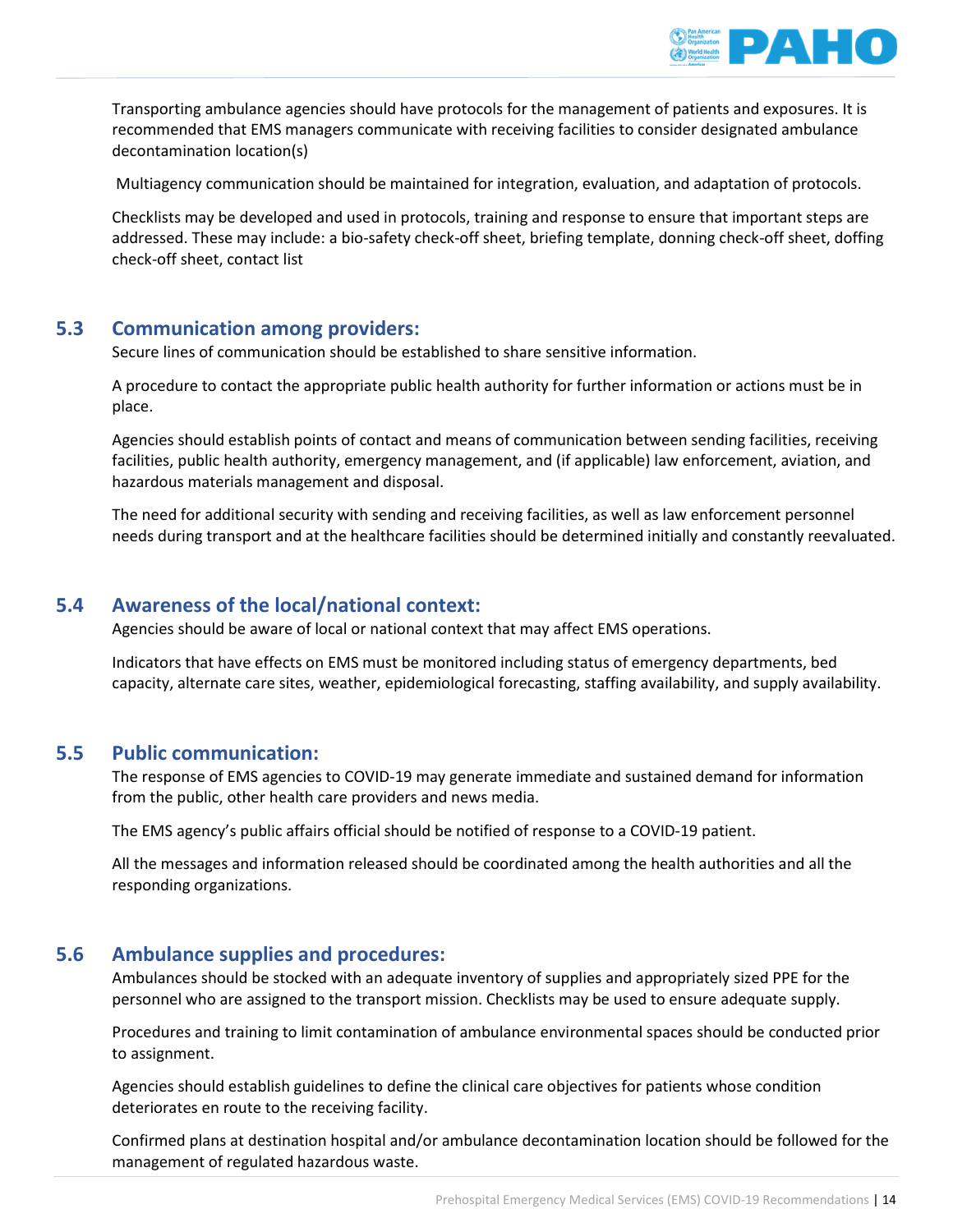

# **5.7 Follow-up and/or reporting measures:**

EMS agencies should monitor personnel with PUI contact and encourage self-monitoring for symptoms of infection. EMS personnel who have been exposed to a suspected or confirmed case should notify their chain of command. If any unprotected exposure occurs, this must be reported to a supervisor and/or occupational health services.

Agencies should develop sick-leave policies that are flexible, non-punitive and consistent with public health guidelines. EMS personnel should be familiar with these policies.

# <span id="page-15-0"></span>Section 6: SPECIAL CONSIDERATIONS

## **6.1 Pediatric Considerations**

Caregivers who follow infectious precautions may be kept with the child if they wear appropriate PPE, have been providing care for the child during the current illness, and there is no substantial risk of body fluid exposure during transport.

Appropriate sizes of surgical masks should be available for children.

Assure that comfort objects (blanket, stuffed animal, etc.) can accompany the patient during transport.

When possible, specialized transport units should include agencies that routinely provide pediatric critical care interfacility transport. But should only be used by personnel trained in their operation and limitations. The use of these units may significantly increase the patient's anxiety during transport.

# **6.2 Geriatric Considerations**

Elderly populations often have special needs which could affect COVID-19 pre-hospital protocol. Potential needs may include:

- Hearing deficits patients with partial or complete hearing loss may require a provider to be in close proximity in order to communicate. This would preclude a provider from maintaining adequate distance precautions.
- Neurological or mobility disorders (e.g. Parkinson's, hand tremors, strokes) patients may have difficulty applying masks to their own faces, accessing the ambulance or complying with provider requests.
- Cognitive impairment (e.g. dementia, Alzheimer's Disease) patients may have difficulty providing reliable and accurate information regarding exposure. If caregiver is present, providers may consider including them in the assessment.
- Co-morbidity patients may have multiple health concerns that need to be addressed during transport in conjunction with COVID-19 signs and symptoms.

# **6.3 Dead body management**

Body bags are not necessary for packing the body. Wrap the body in the stretcher´s sheet or any other linen for transfer to the designated hospital, forensic team or mortuary area.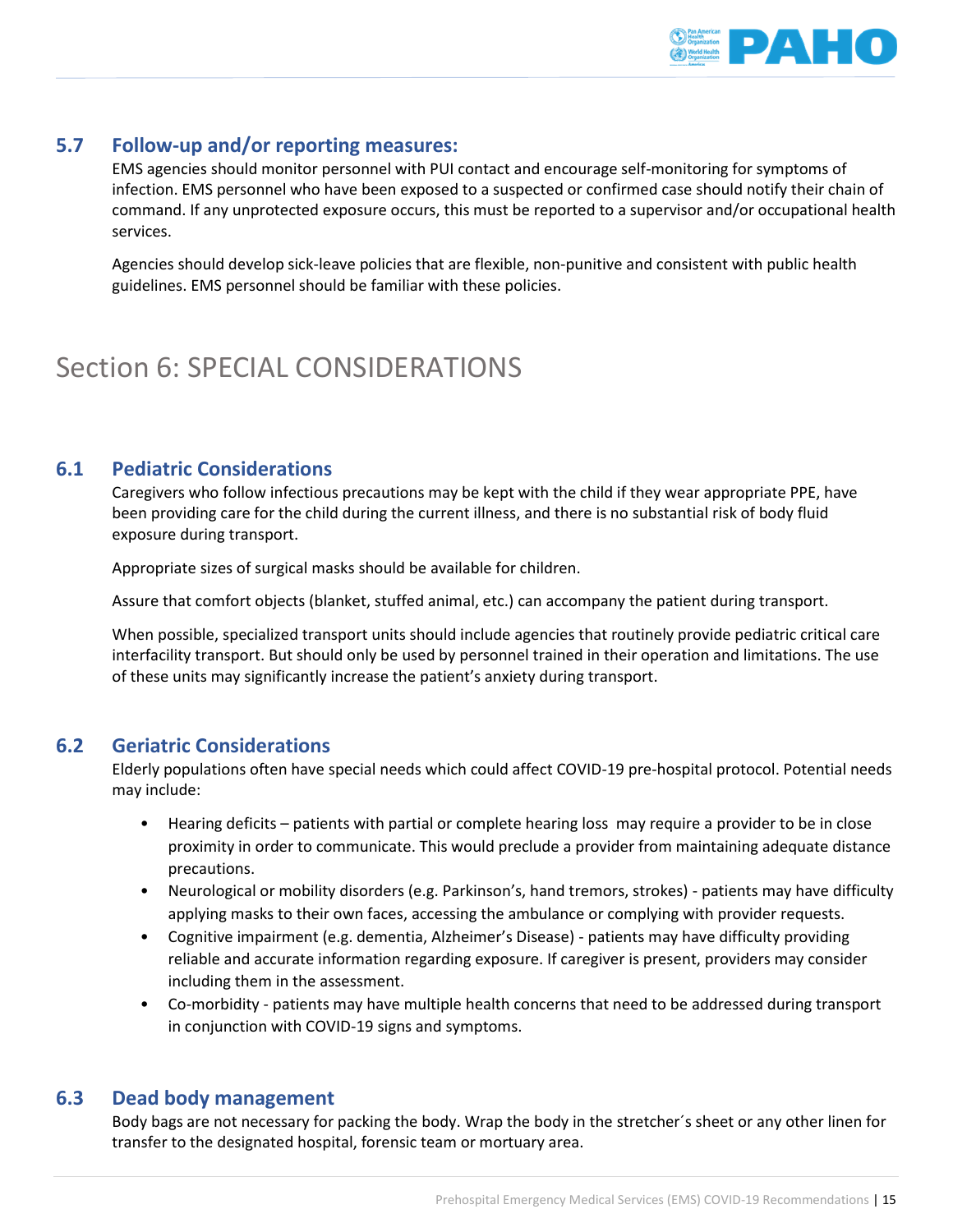

Minimize movement of the body and establish procedures with forensic authorities to remove the body to the designated area as soon as possible.

Whether the family of the patient wishes to view the body after its removal from the scene or the ambulance, apply principles of cultural sensitivity and following standard precautions the entire time. Give the family clear instruction not to touch or kiss the body.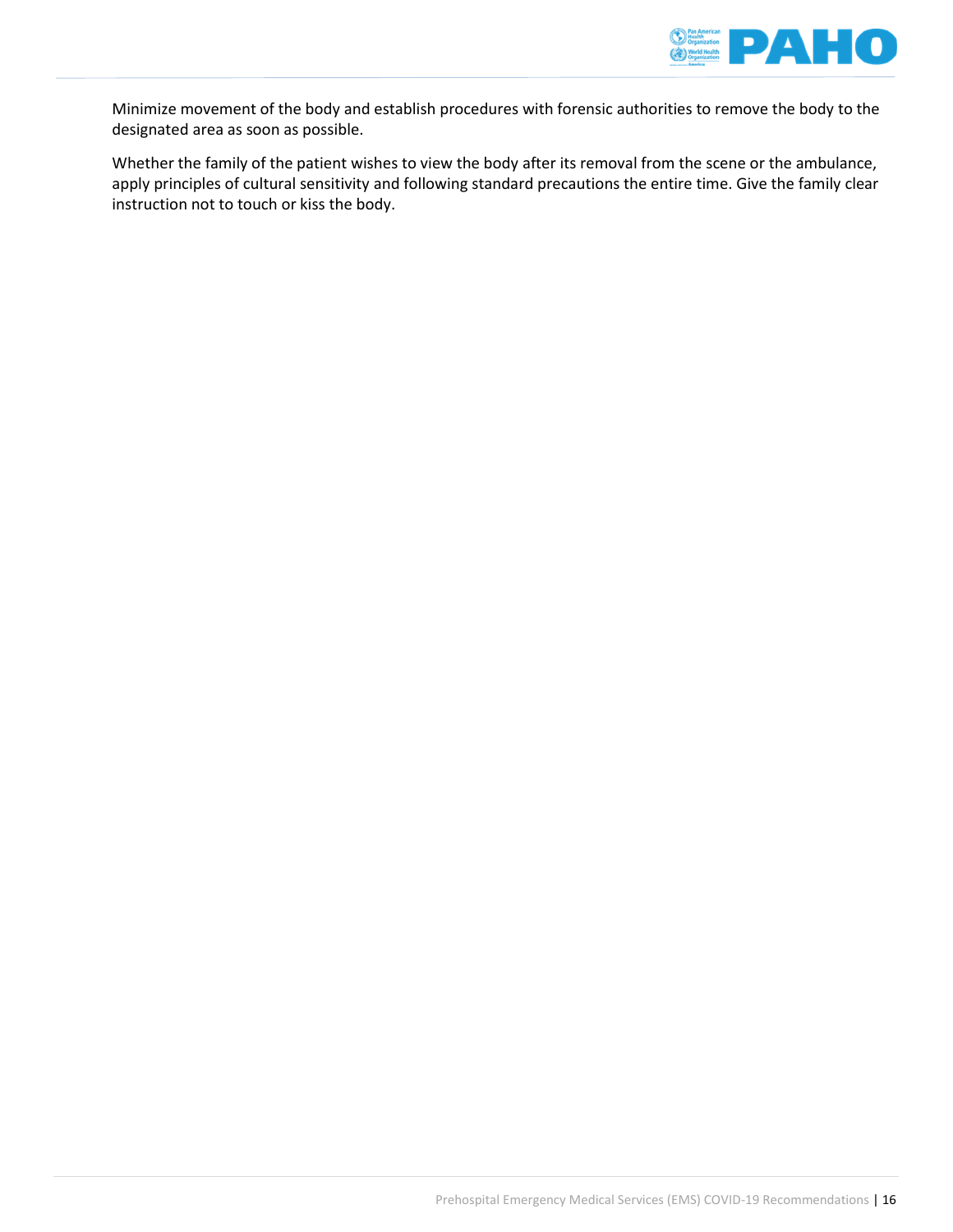

# <span id="page-17-0"></span>Bibliography

- 1. Tran, Khai, Karen Cimon, Melissa Severn, Carmem L. Pessoa-Silva, and John Conly. 2012. "Aerosol Generating Procedures and Risk of Transmission of Acute Respiratory Infections to Healthcare Workers: A Systematic Review." PloS One 7 (4): e35797.
- 2. World Health Organization (WHO). Global Surveillance for Human Infection with Coronavirus Disease (COVID19). WHO, 2020. Available at: [https://www.who.int/publications-detail/global-surveillance-for-human](https://www.who.int/publications-detail/global-surveillance-for-human-infection-with-novel-coronavirus-(2019-ncov))[infection-with-novel-coronavirus-\(2019-ncov\).](https://www.who.int/publications-detail/global-surveillance-for-human-infection-with-novel-coronavirus-(2019-ncov)) Accessed 18 March 2020.
- 3. World Health Organization (WHO). How to Put On and Take Off Personal Protective Equipment (PPE). WHO, 2008. Available at: [https://www.who.int/csr/resources/publications/putontakeoffPPE/en/.](https://www.who.int/csr/resources/publications/putontakeoffPPE/en/) Accessed 18 March 2020.
- 4. World Health Organization (WHO). Natural Ventilation for Infection Control in Health Care Settings. Geneva, WHO, 2009. Available at: [http://whqlibdoc.who.int/publications/2009/9789241547857\\_eng.pdf\)](http://whqlibdoc.who.int/publications/2009/9789241547857_eng.pdf). Accessed 18 March 2020.
- 5. Public Health England. COVID-19: Guidance for Ambulance Trusts. PHE, 2020. Available at: [https://www.gov.uk/government/publications/covid-19-guidance-for-ambulance-trusts/covid-19-guidance](https://www.gov.uk/government/publications/covid-19-guidance-for-ambulance-trusts/covid-19-guidance-for-ambulance-trusts)[for-ambulance-trusts.](https://www.gov.uk/government/publications/covid-19-guidance-for-ambulance-trusts/covid-19-guidance-for-ambulance-trusts) Accessed 18 March 2020.
- 6. Centers for Disease Control and Prevention. Interim Guidance for Emergency Medical Services (EMS) Systems and 911 Public Safety Answering Points (PSAPs) for COVID-19 in the United States. CDC, 2020. Available at: [https://www.cdc.gov/coronavirus/2019-ncov/hcp/guidance-for-ems.html.](https://www.cdc.gov/coronavirus/2019-ncov/hcp/guidance-for-ems.html) Accessed 18 March 2020.
- 7. New York State Department of Health. COVID-19 EMS Practitioner Guidance (V3.0). 2020. Available at: [https://www.health.ny.gov/professionals/ems/pdf/20-02.pdf.](https://www.health.ny.gov/professionals/ems/pdf/20-02.pdf) Accessed 18 March 2020.
- 8. World Health Organization. Decontamination and Reprocessing of Medical Devices for Health-care Facilities. WHO, 2016. Available at: [https://apps.who.int/iris/bitstream/handle/10665/250232/9789241549851](https://apps.who.int/iris/bitstream/handle/10665/250232/9789241549851-eng.pdf;jsessionid=D1BF86053155CD6A264E0804324CBF8B?sequence=1) [eng.pdf;jsessionid=D1BF86053155CD6A264E0804324CBF8B?sequence=1.](https://apps.who.int/iris/bitstream/handle/10665/250232/9789241549851-eng.pdf;jsessionid=D1BF86053155CD6A264E0804324CBF8B?sequence=1) Accessed 18 March 2020.
- 9. World Health Organization. Q&A on Infection Prevention and Control for Health Care Workers Caring for Patients with Suspected or Confirmed 2019-nCoV. WHO, 2020. Available at[: https://www.who.int/news](https://www.who.int/news-room/q-a-detail/q-a-on-infection-prevention-and-control-for-health-care-workers-caring-for-patients-with-suspected-or-confirmed-2019-ncov)[room/q-a-detail/q-a-on-infection-prevention-and-control-for-health-care-workers-caring-for-patients-with](https://www.who.int/news-room/q-a-detail/q-a-on-infection-prevention-and-control-for-health-care-workers-caring-for-patients-with-suspected-or-confirmed-2019-ncov)[suspected-or-confirmed-2019-ncov](https://www.who.int/news-room/q-a-detail/q-a-on-infection-prevention-and-control-for-health-care-workers-caring-for-patients-with-suspected-or-confirmed-2019-ncov) Accessed 18 March 2020.
- 10. Office of the Assistant Secretary for Preparedness and Response (ASPR). COVID-19 Healthcare Planning Checklist. ASPR, 2020. Available at[: https://www.phe.gov/Preparedness/COVID19/Documents/COVID-](https://www.phe.gov/Preparedness/COVID19/Documents/COVID-19%20Healthcare%20Planning%20Checklist.pdf)[19%20Healthcare%20Planning%20Checklist.pdf.](https://www.phe.gov/Preparedness/COVID19/Documents/COVID-19%20Healthcare%20Planning%20Checklist.pdf) Accessed 18 March 2020.
- 11. Centers for Disease Control and Prevention. Coronavirus Disease 2019: How to Prepare Manage Anxiety & Stress. CDC, 2020. Available at: [https://www.cdc.gov/coronavirus/2019-ncov/prepare/managing-stress](https://www.cdc.gov/coronavirus/2019-ncov/prepare/managing-stress-anxiety.html?CDC_AA_refVal=https%3A%2F%2Fwww.cdc.gov%2Fcoronavirus%2F2019-ncov%2Fabout%2Fcoping.html)[anxiety.html?CDC\\_AA\\_refVal=https%3A%2F%2Fwww.cdc.gov%2Fcoronavirus%2F2019](https://www.cdc.gov/coronavirus/2019-ncov/prepare/managing-stress-anxiety.html?CDC_AA_refVal=https%3A%2F%2Fwww.cdc.gov%2Fcoronavirus%2F2019-ncov%2Fabout%2Fcoping.html) [ncov%2Fabout%2Fcoping.html.](https://www.cdc.gov/coronavirus/2019-ncov/prepare/managing-stress-anxiety.html?CDC_AA_refVal=https%3A%2F%2Fwww.cdc.gov%2Fcoronavirus%2F2019-ncov%2Fabout%2Fcoping.html) Accessed 18 March 2020.
- 12. SAMSHA. Adjusting to Life at Home: Tips for Families of Returning Disaster Responders. Available at: <https://store.samhsa.gov/product/Adjusting-to-Life-at-Home/sma14-4872>
- 13. Organización Mundial de la Salud. Reglamento Sanitario Internacional Tercera edición (2005) OMS 2005. 104 pp. Available at: [https://apps.who.int/iris/bitstream/handle/10665/246186/9789243580494](https://apps.who.int/iris/bitstream/handle/10665/246186/9789243580494-spa.pdf;jsessionid=565F0AB2A067CEA729A3AA9EE063D746?sequence=1) [spa.pdf;jsessionid=565F0AB2A067CEA729A3AA9EE063D746?sequence=1](https://apps.who.int/iris/bitstream/handle/10665/246186/9789243580494-spa.pdf;jsessionid=565F0AB2A067CEA729A3AA9EE063D746?sequence=1) Accessed: 25 February 2020.
- 14. World Health Organization. Global Surveillance for human infection with coronavirus disease (COVID-2019). Interim Guidance (2020) WHO 2020. Geneve. Available at: [https://www.who.int/publications-detail/global](https://www.who.int/publications-detail/global-surveillance-for-human-infection-with-novel-coronavirus-(2019-ncov))[surveillance-for-human-infection-with-novel-coronavirus-\(2019-ncov\)](https://www.who.int/publications-detail/global-surveillance-for-human-infection-with-novel-coronavirus-(2019-ncov)) Accessed: 25 February 2020